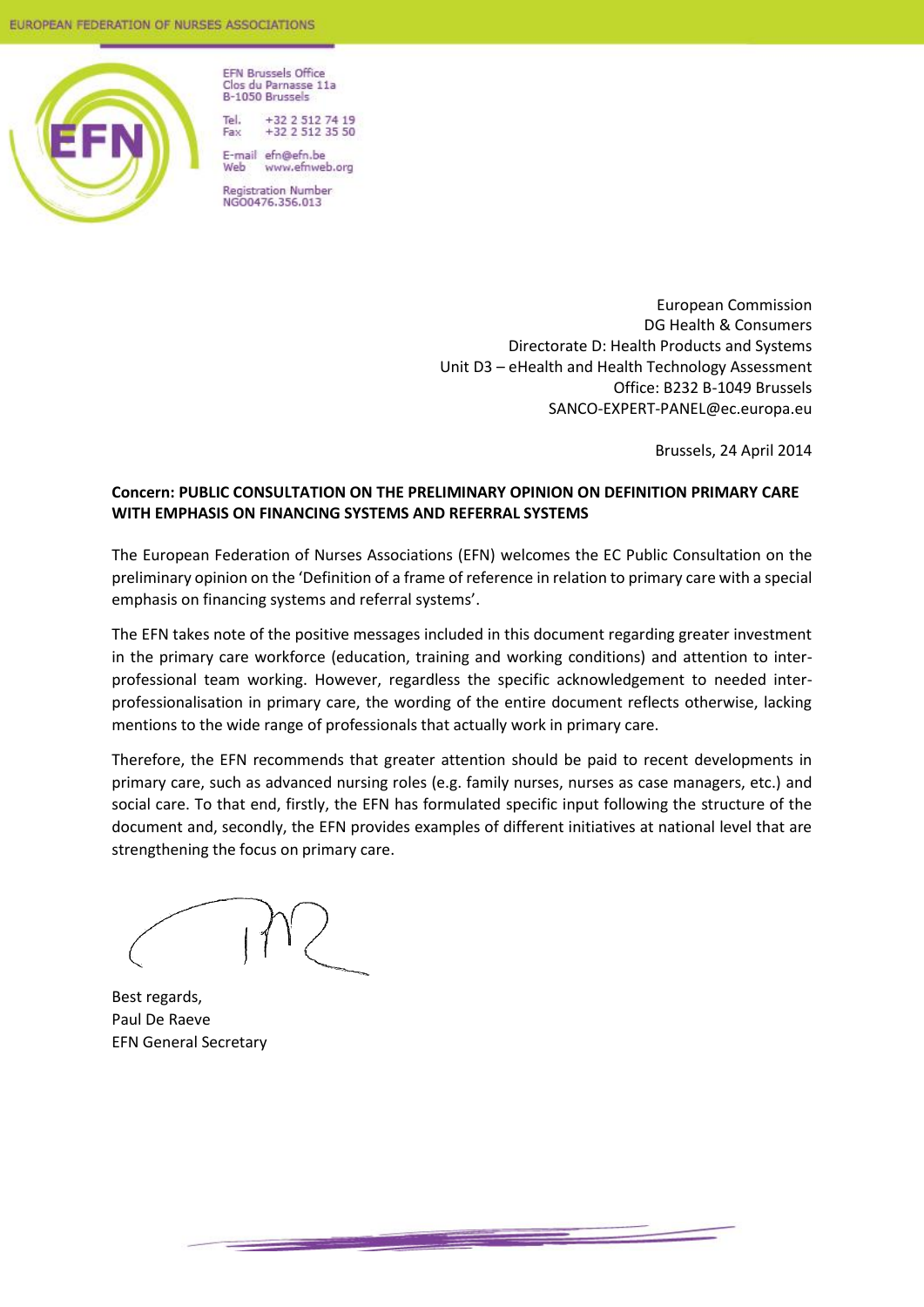

# **EFN Input to the EU Public Consultation on "Primary Care"**

# **EFN's specific comments/changes on the document**

### **Section ABSTRACT**

LINE 118 = A strong primary care system can be the starting point for effective referral AND DISCHARGE systems.

#### **Section BACKGROUND**

LINE 210 = effective referral AND DISCHARGE systems

### **Section 3.1.2 Health system goals**

LINE 352 = TO ADD: and sufficient, ADEQUATELY SUPPORTED, HIGH EDUCATED, COMPETENT and motivated health WORKFORCE.

### **Section 3.1.3 Challenges for health systems in a changing world**

LINE 473 = TO ADD: Investing in people's health and encouraging and promoting a healthy population are values in themselves, as they promote a healthy workforce able to actively participate in the labour market. Ref to EFN Position on investing in health. [http://www.efnweb.be/wp-content/uploads/2014/01/EFN-Position-Paper-on-Investing-in-](http://www.efnweb.be/wp-content/uploads/2014/01/EFN-Position-Paper-on-Investing-in-Health.pdf)[Health.pdf](http://www.efnweb.be/wp-content/uploads/2014/01/EFN-Position-Paper-on-Investing-in-Health.pdf)

LINE 488 = TO ADD: Lack of equipment, reduced supplies and inadequate staffing are placing patients' lives in danger on a daily basis all over Europe. Ref to: EFN, Caring in Crisis. The impact of the financial crisis on nurses and nursing. Available a[t http://www.efnweb.be/wp](http://www.efnweb.be/wp-content/uploads/2012/05/EFN-Report-on-the-Impact-of-the-Financial-Crisis-on-Nurses-and-Nursing-January-20122.pdf)[content/uploads/2012/05/EFN-Report-on-the-Impact-of-the-Financial-Crisis-on-Nurses-and-](http://www.efnweb.be/wp-content/uploads/2012/05/EFN-Report-on-the-Impact-of-the-Financial-Crisis-on-Nurses-and-Nursing-January-20122.pdf)[Nursing-January-20122.pdf](http://www.efnweb.be/wp-content/uploads/2012/05/EFN-Report-on-the-Impact-of-the-Financial-Crisis-on-Nurses-and-Nursing-January-20122.pdf)

#### **Section 3.2.3 Developments in Primary care**

#### **Primary Care continues to adapt**

LINE 668 = TO ADD: The case managers describe having the time and the skills to assess a mix of clinical and social problems, and then accessing the correct networks to help elderly people with multiple illnesses navigate a complex system of providers. Rationale: There is evidence highlighting the role and effectiveness of case managers as coordinators of different providers in primary care, especially for the management of long-term conditions.

Ref to:

Lupari M. Chronic illness case management service (CICM). Royal College of Nursing, 2011 (http://www.rcn.org.uk/\_\_data/assets/pdf\_file/0009/319644/2010\_RCN\_research\_6.3. 1.pdf).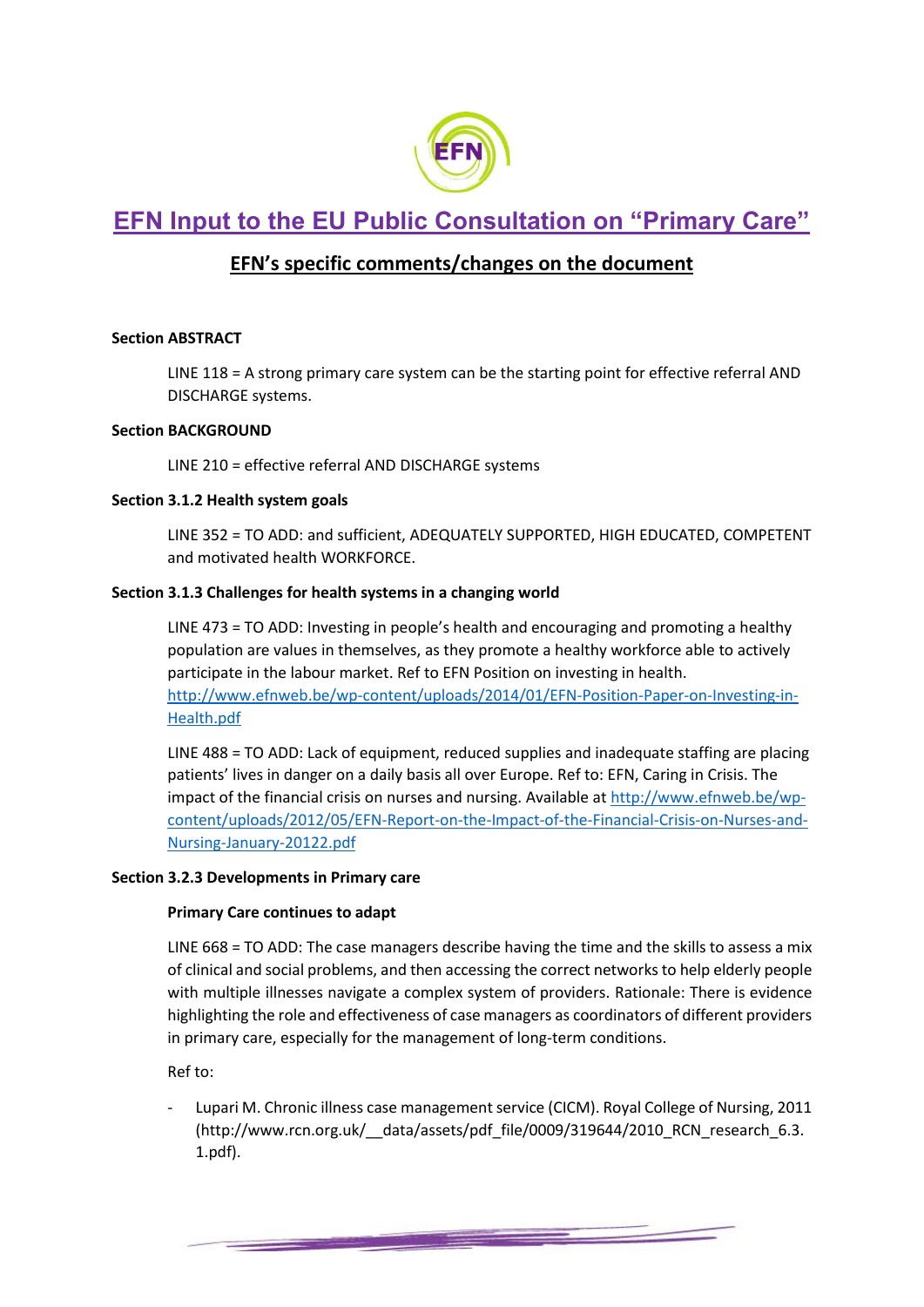- [Elwyn G1](http://www.ncbi.nlm.nih.gov/pubmed?term=Elwyn%20G%5BAuthor%5D&cauthor=true&cauthor_uid=18700083), [Williams M,](http://www.ncbi.nlm.nih.gov/pubmed?term=Williams%20M%5BAuthor%5D&cauthor=true&cauthor_uid=18700083) [Roberts C,](http://www.ncbi.nlm.nih.gov/pubmed?term=Roberts%20C%5BAuthor%5D&cauthor=true&cauthor_uid=18700083) [Newcombe RG,](http://www.ncbi.nlm.nih.gov/pubmed?term=Newcombe%20RG%5BAuthor%5D&cauthor=true&cauthor_uid=18700083) [Vincent J.](http://www.ncbi.nlm.nih.gov/pubmed?term=Vincent%20J%5BAuthor%5D&cauthor=true&cauthor_uid=18700083) Case management by nurses in primary care: analysis of 73 'success stories'[. Qual Prim Care.](http://www.ncbi.nlm.nih.gov/pubmed/18700083) 2008;16(2):75-82.
- Freund et al. Study protocol Effectiveness and efficiency of primary care based case management for chronic diseases: rationale and design of a systematic review and metaanalysis of randomized and non-randomized trials. BMC Health Services Research 2010, 10:112

LINE 705 = replace telemedicine by TELEHEALTH and TELECARE.

#### **The role of patients is changing**

LINE 713 = replace "physician (GP)" by HEALTH PROFESSIONALS

LINE 715 = the sentence should be rephrased. Primary care is not only based on the relationship between the patient and the physician. Traditionally, many other health professionals have been involved in the delivery of primary care.

#### **Primary Care coordinates people's care**

LINE 721 = replace "medical care needs" by HEALTHCARE NEEDS.

LINE 728 = replace "integrated medical records" by INTEGRATED PATIENT records.

LINE 732 – 742 = It seems the only professional involved in Primary Care are the doctors! There is a multidisciplinary team.

#### **Primary care seeks to balance continuity and access**

LINE 748 = continuity may be about a HEALTH AND SOCIAL CARE professional or health centre.

LINE 752 = in this section there is a strong focus on the specialisation role in primary care that goes against the evidence that suggest that the number of GPs and general care nurses is not enough compared to high levels of unneeded specialisation in the health systems. As the paragraph currently stands, it gives a wrong message on the need of investing in major specialisation in the health workforce whilst the evidence asks otherwise.

#### **Primary care is collaborative**

LINE 762 = Replace "specialisation" by "INTERDISCIPLINARY". The term specialisation in this sentence is not appropriate as it is referring to the different links between different professionals and how all them work together in primary care.

LINE 772 = Replace "medial information" by PATIENTS/CITIZENS' HEALTH INFORMATION.

#### **The primary care workforce is changing**

LINE 865 = Replace "medical history" by "PATIENTS HEALTH HISTORY". In an integrated team as primary care needs, the patient history must be completed by numerous professionals, therefore, keeping isolate records from different professionals won't contribute to the coordination needed.

#### **Section 3.3 The role of referral systems in strengthening health system performance**

General comment = this section lacks information about discharge and the needed coordination to facilitate the transfer of patients to home care to be followed by primary care.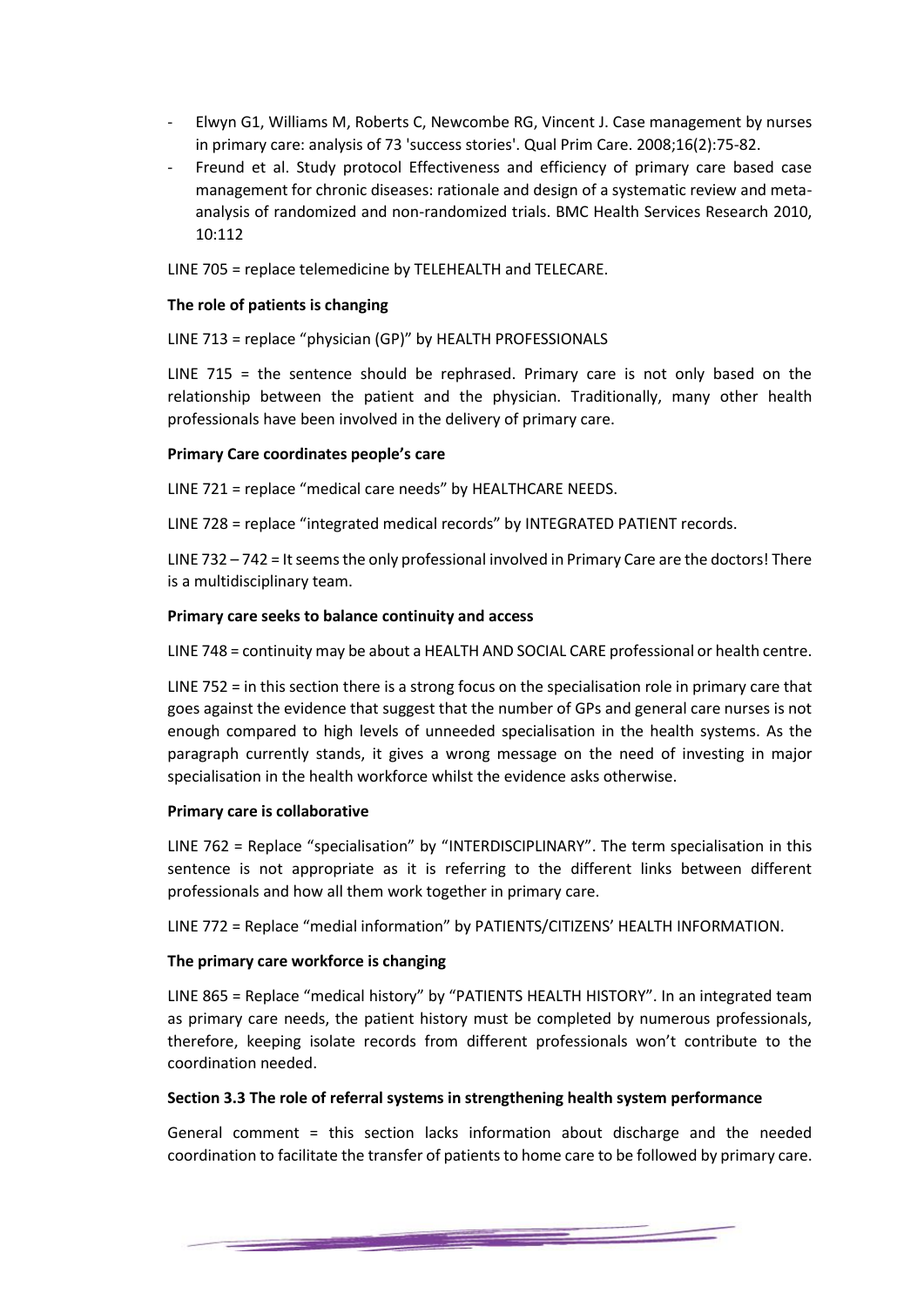LINE 965 = replace "GPs and others" by HEALTH PROFESSIONALS.

LINE 1017 = replace "GP" by HEALTH PROFESSIONAL.

LINE 1579 = replace "GP" by HEALTH PROFESSIONALS.

#### **Section 3.3.3 Conclusion**

LINE 1015 = Another point is the repeated use of –"patient-centred approach" which should be replaced by PERSON-CENTRED APPROACH. Patients should never be called consumers.

LINES 1016 – 1017 = comment: Generally the paper talks about interprofessional team work which is fine, but it simplifies repeatedly that this is a concern only including the relationship between the patient and the GP. We would highlight this by an example from the text, page 31: "this includes a form of personal relationship between the GP and the patient through a patient list "(The reference is wrong based on the previous wording in the sentence above as in 1012 – 1014).

### **Section 3.4.4 Paying providers to promote efficiency and quality in primary care delivery, including financial incentives to improve care coordination**

LINES 1318 – 1321 = Comment: Compensation should be linked to the care activity. One of the problems with health systems is that they are organized based on the roles and interactions between the professions and financial control systems. There is evidence that in the Swedish primary care the visit to a physician is more beneficial economically for the care centre, than compared to visiting another profession which in the end leads to increasing costs for the society. Instead, the compensation should be linked to the care activity carried out not to *who* performs it.

#### **Section 3.4.6 Conclusions and Recommendations**

LINES 1576- 1580 = Comment: We believe that is to be wrong to strongly point only to the physician's responsibility for the patient's continuity in the conclusions and recommendations. We know today that this continuity should be attributed to nursing and this is also cost efficient. This offers great development opportunities in advance nurse practioners and case management for nurses. For example, in Sweden, there are several nurses led centres within the primary care, such as in ASTHMA/KOL, children's healthcare centres and diabetes.

LINE 1630 = To add as a bullet point: Research on interprofessional teams needed for primary care with special emphasis on nurses advanced roles.

LINE 1666 = To add as a bullet point: stimulate interprofessional equitable partnerships.

LINE 1689 & 1690 = should read as follows: stimulate the development of integrated partnerships between citizens, patients, providers INCLUDING NURSES (ADVANCED NURSE PRACTITIONERS, NURSING HOMES, HOME BASED CARE) , SOCIAL SERVICES AND OTHER HEALTH PROFESSIONALS and informal caregivers in order to better address health challenges.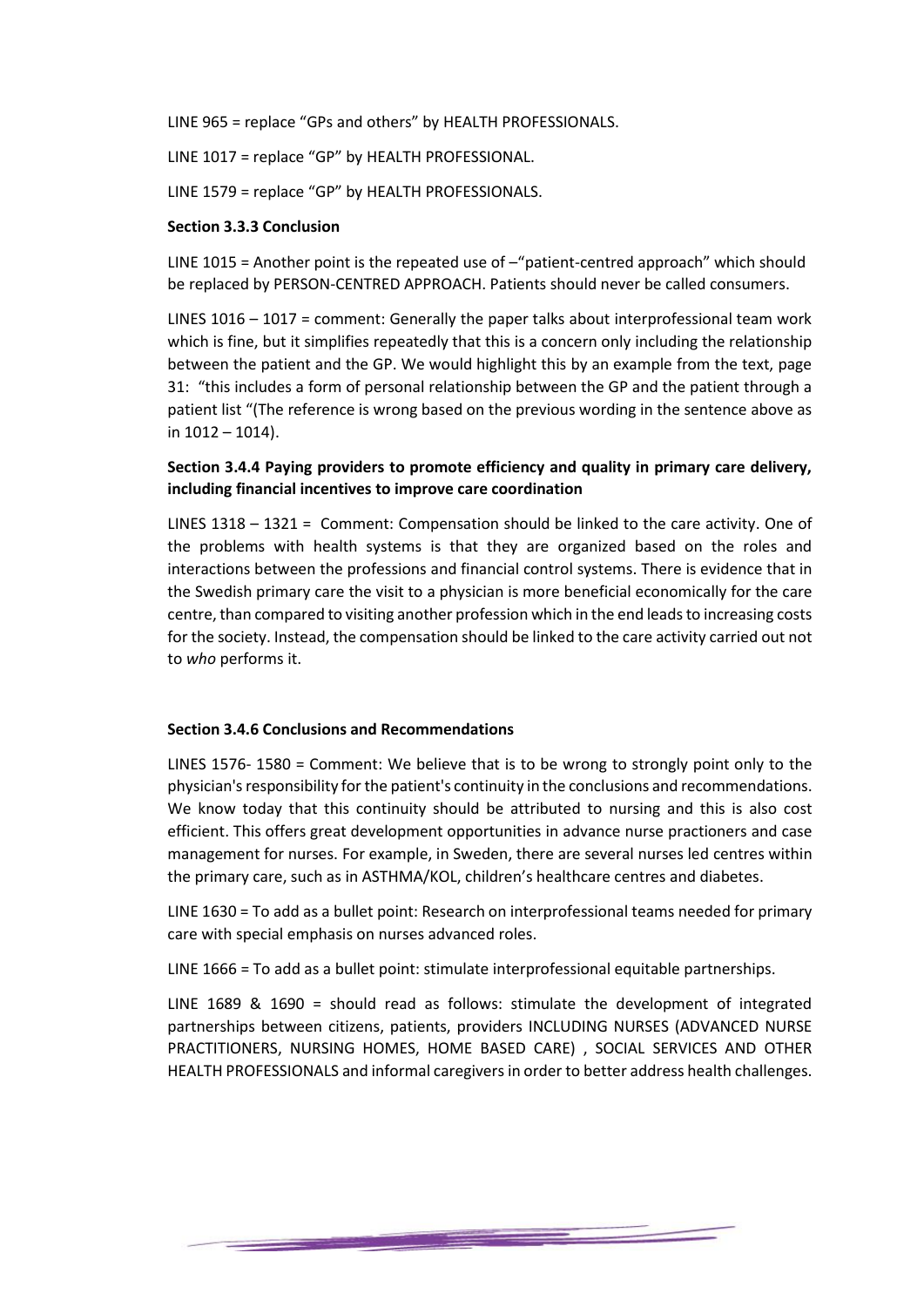# **EFN additional information to support the document**

In addition to the specific comments provided above, the EFN would like to share examples from different National Nurses Associations on care models working on primary care that are contributing to the integration of the health and social care systems and are being cost-effective. These examples described below form part of an EFN report of good practices in primary care that is available here: [http://www.efnweb.be/wp-content/uploads/2012/05/EFN-Report-on-Caring-for-the-Future-Cost-](http://www.efnweb.be/wp-content/uploads/2012/05/EFN-Report-on-Caring-for-the-Future-Cost-Effective-Integrated-Care-Models-May-2012.pdf)[Effective-Integrated-Care-Models-May-2012.pdf](http://www.efnweb.be/wp-content/uploads/2012/05/EFN-Report-on-Caring-for-the-Future-Cost-Effective-Integrated-Care-Models-May-2012.pdf)

# **FINLAND**

### **Name of the initiative:**

Case Manager in Chronic Care Model in Finnish Primary Health Care Settings.

### **Level of involvement:**

Partner: The Finnish Nurses Association funds the programme, and owns the rights to the model.

### **Target groups:**

Hospital care, work of professional people, self-care.

### **Aim of the initiative:**

The Chronic Care Model brings a new Case Manager Operation Model for the most challenging client group – clients with multiple illnesses and who need a lot of support and services. A Case Manager is a nurse, a public health nurse, or a midwife with a long work experience in this branch and with the necessary supplementary education. In addition to client work, the Case Manager must develop the activity. Based on the Case Manager Approach, she or he must support the other nursing staff working in the organisation without the same supplementary education.

### **Brief description of the initiative:**

The Chronic Care Model actively searches for patients who have the greatest ability to benefit from the services. Only the most solvent persons use new treatments and medication (first). The ability of these two groups to benefit from further efforts is often marginal. In this group, the further efforts bring the greatest health benefit.

#### **Outcomes:**

The objectives of the model: good availability of high-quality and necessary services, to improve client-centricity and freedom of choice, to secure skilful labour, to strengthen and develop management, to promote health, and to prevent illnesses.

### **Published information:**

Mikko Nenonen, Senior Health Policy Advisor at Finnish Medical Association, Seija Muurinen, Special Researcher, National Institute for Health and Welfare, Finnish Nurses Association.

<u>an an am bhaile an chuid an chuid an chuid an chuid an chuid an chuid an chuid an chuid an chuid an chuid an c</u>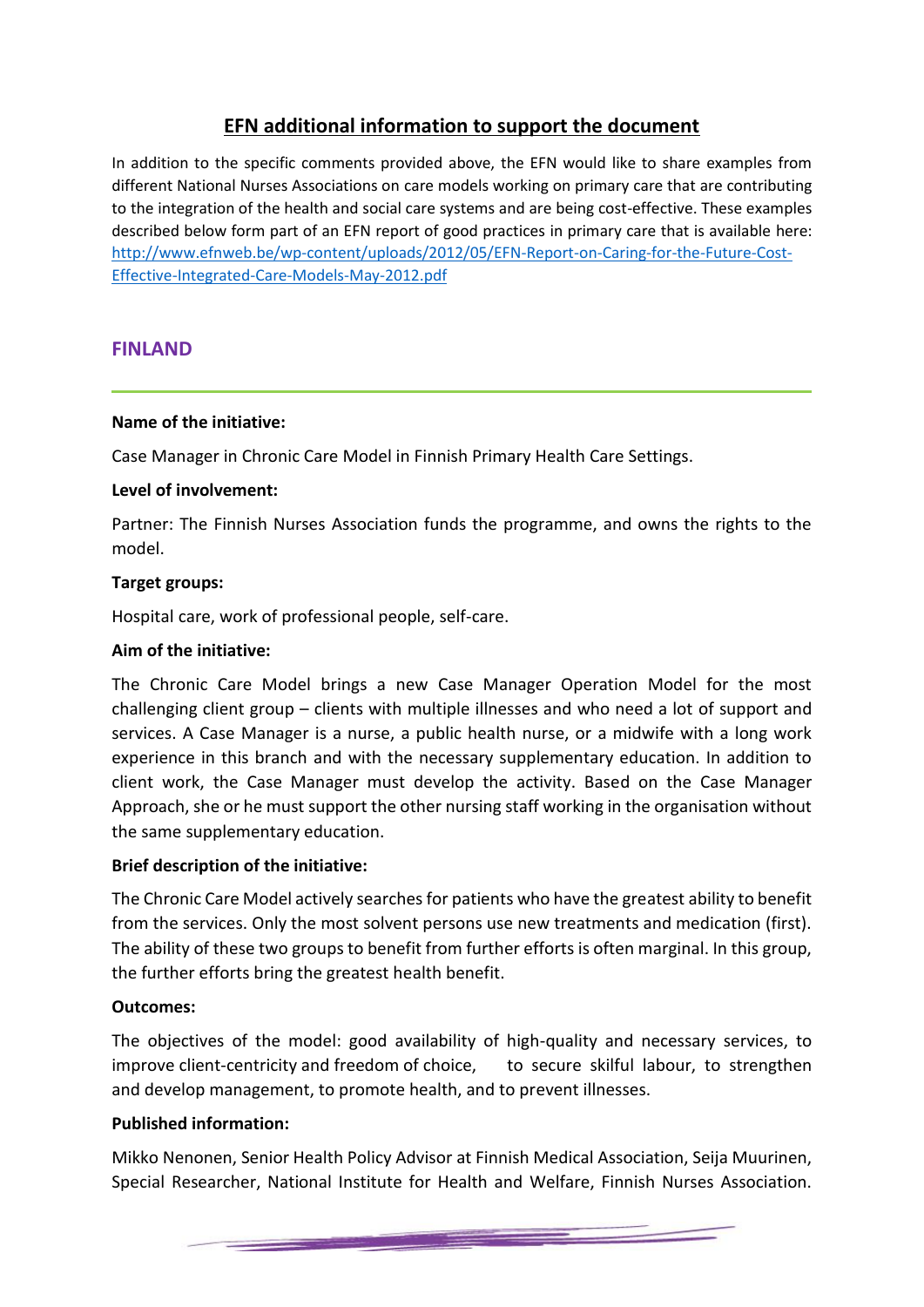"How the Case Manager Model Is Managed?" [Miten johdetaan terveyshyötymallia] Premissi 2011; 1: 54–8.

### **GREECE**

#### **Name of the initiative:**

**Hellenic Red Cross** is a volunteer organisation with a great contribution in the field of chronic diseases and elderly care.

### **Level of involvement:**

Hellenic Nurses Association supports and promotes the works of Hellenic Red Cross.

### **Target groups**

Elderly, chronic diseases, immigrants, homeless and poor, prisoners and other vulnerable groups of people.

### **Aim of the initiative:**

The Red Cross is one of the largest non-governmental organisations in Greece with a complex project based on voluntary action and the immediate response of the citizens. Mobilises and always aims to alleviate human suffering in times of war and peace, supporting wounded, the sick, refugees, elderly, and people with financial difficulties and people from each vulnerable population group.

#### **Brief description of the initiative:**

**Training** Service "Health Education" Services for Primary Health Care Service "Gerontology" Service "Home Care" Volunteer Nursing

#### **Outcomes:**

The results of the action of this organisation have a major impact on public health and the sustainability of health systems, especially to coordinate the care between primary and secondary care and between health, social and community care.

### **Published information:**

Websites:<http://www.redcross.gr/>and [http://www.samarites.gr/?section=983&language=en\\_US](http://www.samarites.gr/?section=983&language=en_US)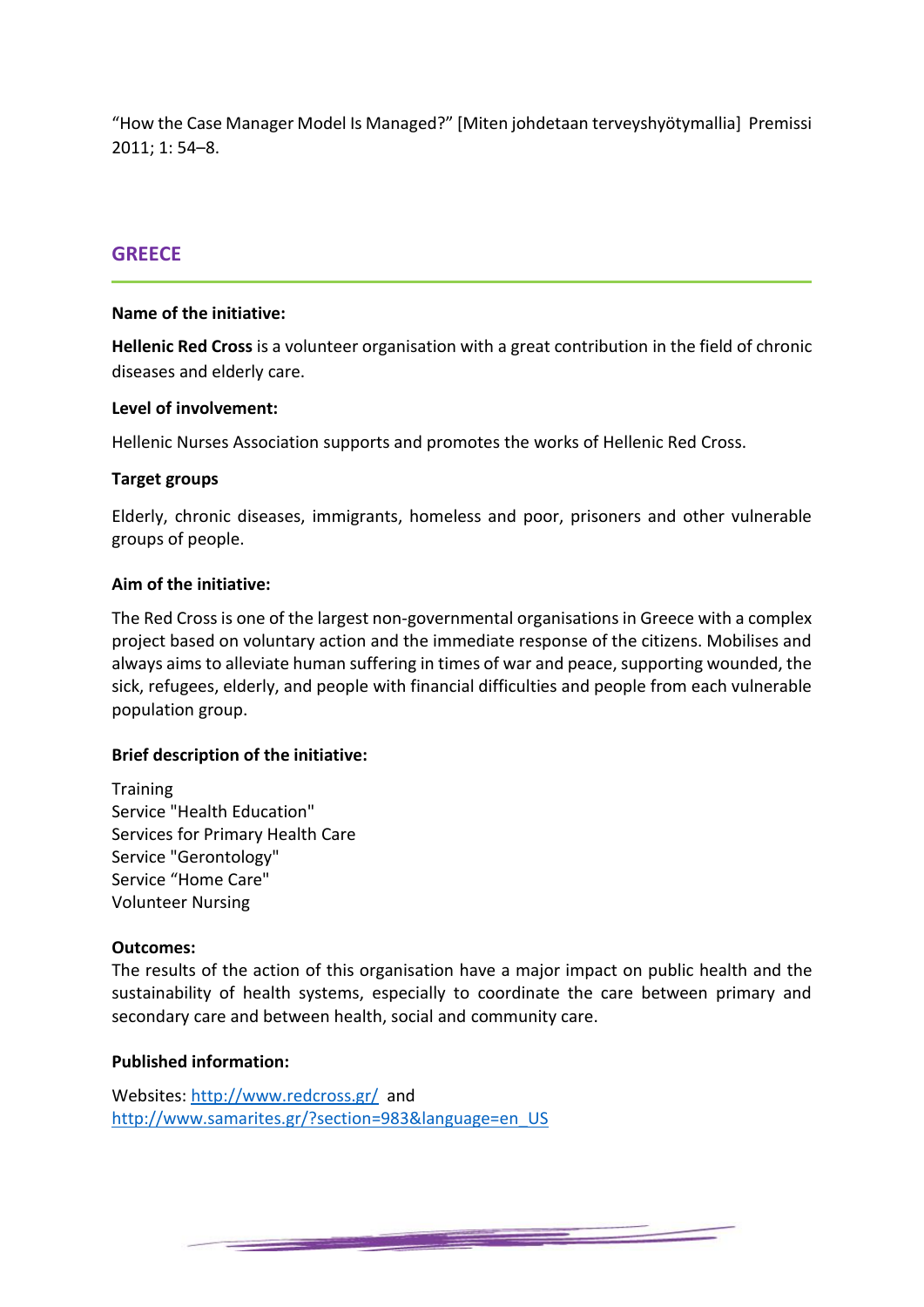More general examples of nurses involved at organisational level for the implementation of integrated care in chronic diseases are the following:

1. Hellenic Nurses Association is involved as associate partner in an EU Project for heart failure nurses. The aim of this project is to implement an e-platform for education, supporting and counselling heart failure nurses while they provide integrated care models in home settings and while they coordinate between primary and secondary care.

2. There is an initiative (called GALILEE) from the Greek Church, a hospice programme coordinated by a volunteer organisation led by an administrative board in which there aren't nurses, but nurses have a very important role at organisational level and for providing integrated care models for elderly people with chronic diseases in home settings. Hellenic Nurses Association supports and promotes this programme. However, it is not active nationwide (More info in website: [http://www.galilee.gr/\)](http://www.galilee.gr/)

3. There is a non-profit organisation called "MERIMNA" which provides integrated care models in children with chronic diseases (cancer) in home settings. This organisation is not led by a nurse but by an administrative board in which there is a nurse. Nurses have a very important role at organisational level and for providing integrated care models in children with cancer and coordinating between primary and secondary care. Hellenic Nurses Association supports and promotes this programme. This is an organisation whose main purpose is caring for children and families facing a serious illness, a loss or death. The company was founded in 1995 by nine experienced scientists from the wider field of health and education, who work on interdisciplinary implementation of the objectives of Welfare. It is not currently active nationwide. (More info in website: [http://www.merimna.org.gr\)](http://www.merimna.org.gr/)

4. The Ministry of Health announced recently that it is going to establish a national system called "Help at home" which will be staffed by health professionals (included nurses) in order to provide integrated care models for chronic diseases in home settings. Nurses will play a very important role in this initiative, coordinating between primary and secondary health care.

5. There are some patient organisations providing integrated care models for children with chronic diseases (cancer) in home settings. These organisations are not led by a nurse but by an administrative board without a nurse in it. Nurses have a very important role to play in providing integrated care models for children with cancer. The Hellenic Nurses Association supports and promotes these. They are not active nationwide. (More info in websites: [http://floga.org.gr/,](http://floga.org.gr/) [http://www.elpida.org,](http://www.elpida.org/) [http://www.pisti.gr/\)](http://www.pisti.gr/).

<u> Desembar 1999 - Samuel Ba</u>

# **PORTUGAL**

# **Name of the initiative:**

Community Health Care Unity (Portuguese acronym - UCC)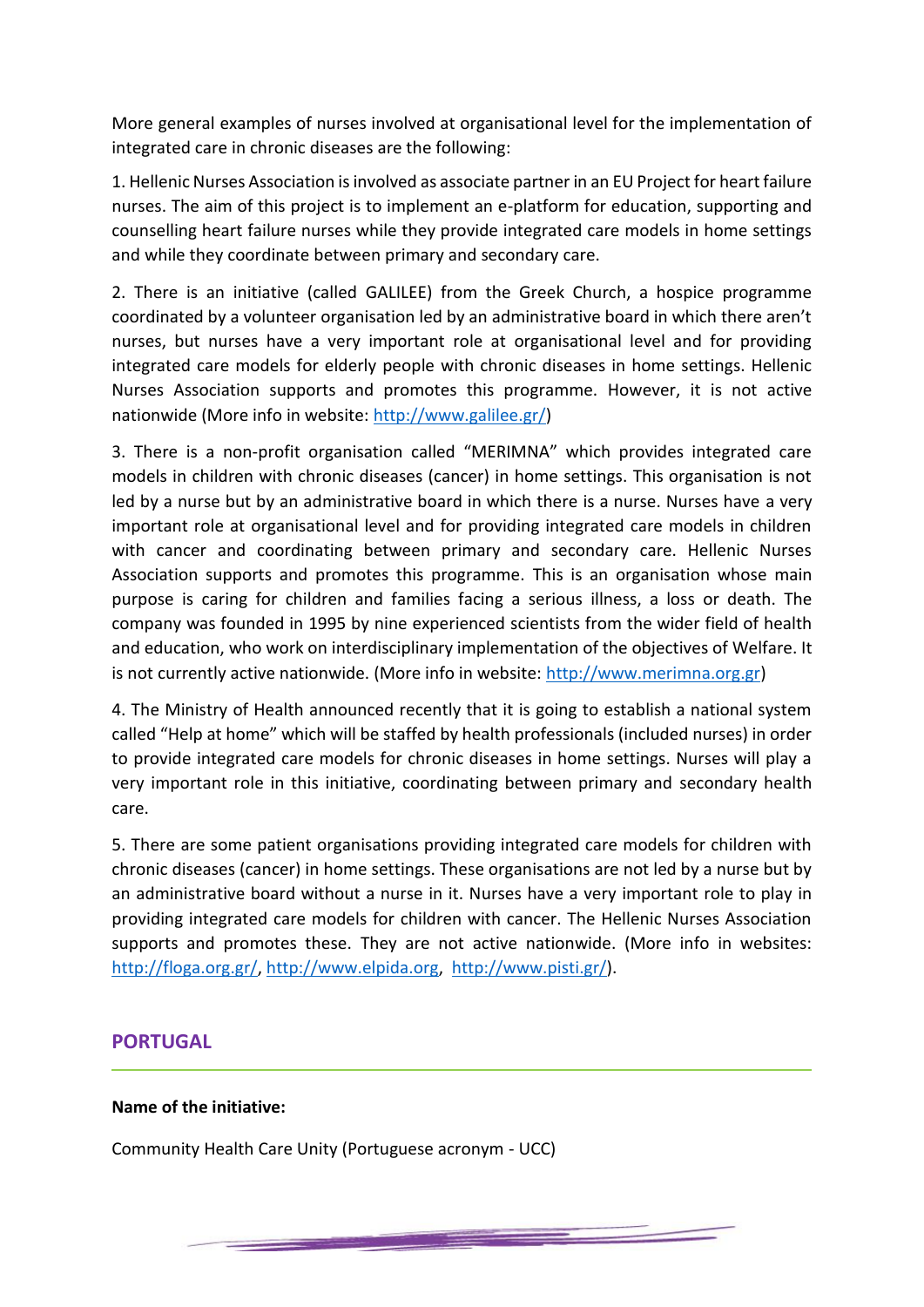### **Level of involvement:**

No direct involvement of the Ordem dos Enfermeiros (OE). Nevertheless, the OE is participating in the policy process of the ongoing Primary Health Care Reform, where the UCCs were one of the initial flagship initiatives. The OE has also provided support to all the colleagues that have presented applications and has created an observatory to monitor continuously the development and results of the process.

### **Target groups:**

The people that are usually considered the most frail, vulnerable or at risk or with high levels of dependency in the community.

### **Aim of the initiative:**

To provide, ensure and increase the access to health and social care to the population in their communities, especially those that are considered most frail or at risk.

### **Brief description of the initiative:**

The Community Health Care Unity (Portuguese acronym - UCC) is a formal unit, created by governmental law, with a formal contract comprising a package of health services to be delivered and with indicators of quality to be achieved. The UCC is led by a specialist nurse and is constituted by a multidisciplinary group (dentists, nurses, physicians, physiotherapists, psychologists and support staff). The objectives are to ensure care to the most frail, vulnerable or at risk people or with high levels of dependency in the community. And also to promote health and provide health education, integrate family support networks and implement mobile health units, while coordinating with the other primary health care units, and local stakeholders.

#### **Outcomes:**

Not available yet. Although the initiative was quite successful in terms of adherence as a high number of applications were submitted (255) and presently 158 are operating with perceived success. However, the OE is apprehensive regarding the effects of the introduction of user fees to the delivery of nursing care. This measure that can also be seen as the recognition of the worth of nursing and nurses is, probably, going to have a detrimental effect on the care provided, as in a time of great economic crisis people can refrain due to the incapacity to pay for the care they need.

<u> De Santo de Caractería (n. 1878)</u>

### **SWEDEN**

**Name of the initiative:**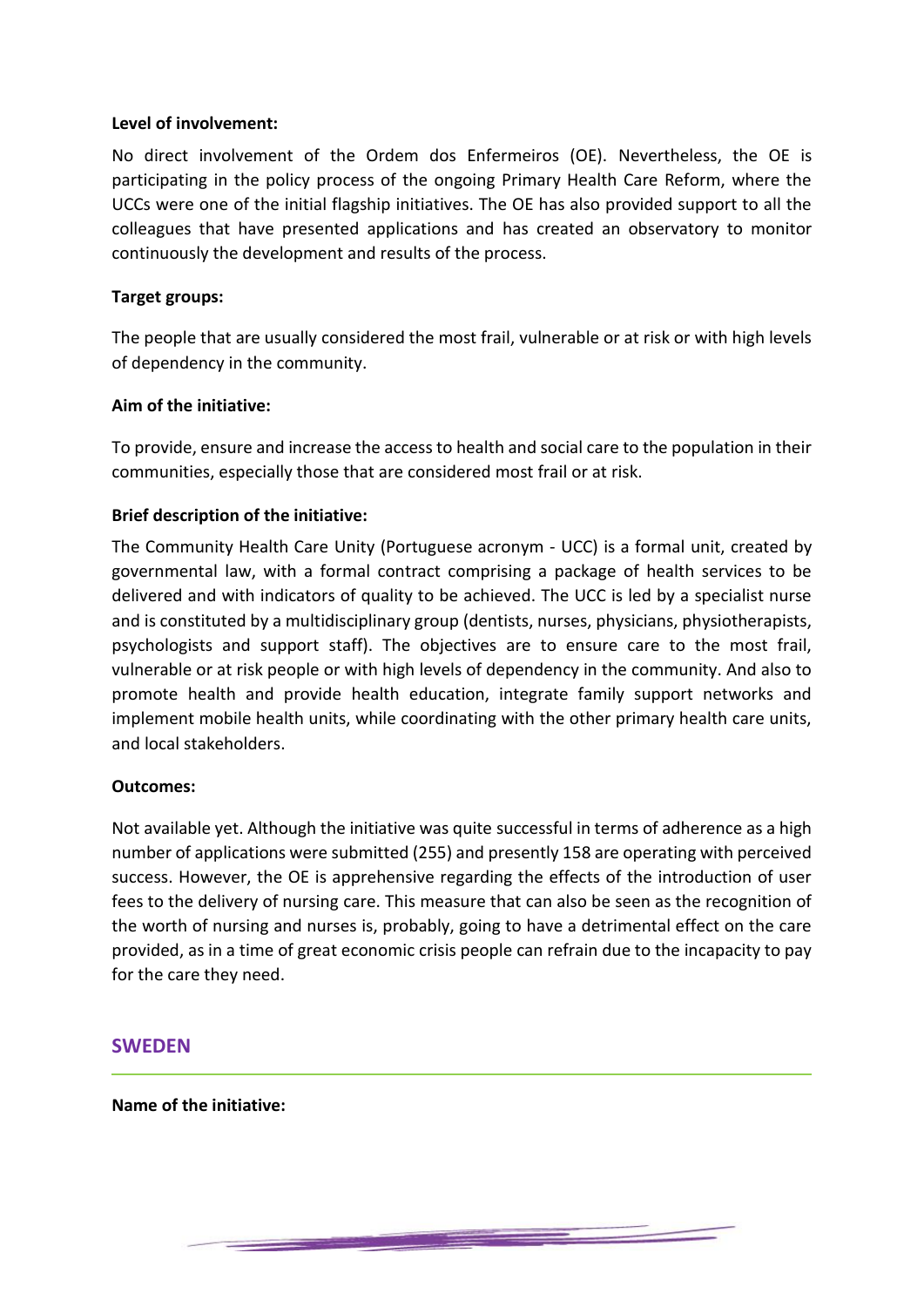The Swedish Association of Health Professionals (Vårdförbundet) has presented 4 examples of integrated care: 1) National elderly care coordinator, 2) Healthcare coach, 3) "The Hip Line", 4) Systematic Improvement work.

# **Level of involvement:**

1) National level, commissioned by the Government, 2) + 3) County/regional level, 4) Directly on activity level in the health care.

# **Target groups:**

1) The most sick elderly in the population, 2) The most sick individuals, 3) Especially the elderly and the disabled, 4) The direct patient care in health care activities.

# **Aim of the initiative:**

1) Improving and ordination the health care for the most sick elderly

2) Improve the health care chain and enhance efficiency in health care for chronically ill patients, often the elderly

3) For better treatment of hip fractures in the care chain with direct admission from the patient's home to a hospital ward and the streamlining of costs associated with treatment of hip fractures

4) Improve the direct patient care in a structured manner.

# **Brief description of the initiative:**

1) The Government invested 4.3 billion Swedish kronor during the electoral period, in order to improve health care and care for the sickest elderly. A senior coordinator has been appointed to submit proposals on how to better coordinate care. The goal is to get the care of the elderly to interoperate better, in home health care, primary care, elderly care, the clinic, and in the hospital services.

2) A small group of patients with many diagnoses account for a quarter of all acute admissions to acute hospitals. Within a research-based development project, Stockholm County Council offers a Care coach to support and follow the most ill patients. The purpose of the healthcare coach system is to improve the quality of life and security of the most seriously ill and most care heavy patients. The care coaches are specially-trained nurses. They can support the patient to better understand their symptoms, their disease and its treatment. The goal is to prevent deterioration of the disease and help patients with the right care at the right time. Only the most seriously ill patients are offered to participate in the project. Patients are selected after rigorous analysis in order to identify patients at risk of abandonment and deterioration that can be prevented if proper actions are placed in the right time. Today 10% of the patients in Sweden account for almost 80 percent of the cost of care. Out of these, one percent accounts for a quarter of all acute admissions. An initial assessment shows that patients who have a "vårdcoach" experience a higher quality of life and a better social and physical life.

3) The "Hip line" started in order to reduce unnecessary emergency waiting times. The patient is placed directly into a care unit after x-ray and determined diagnosis. This has proven